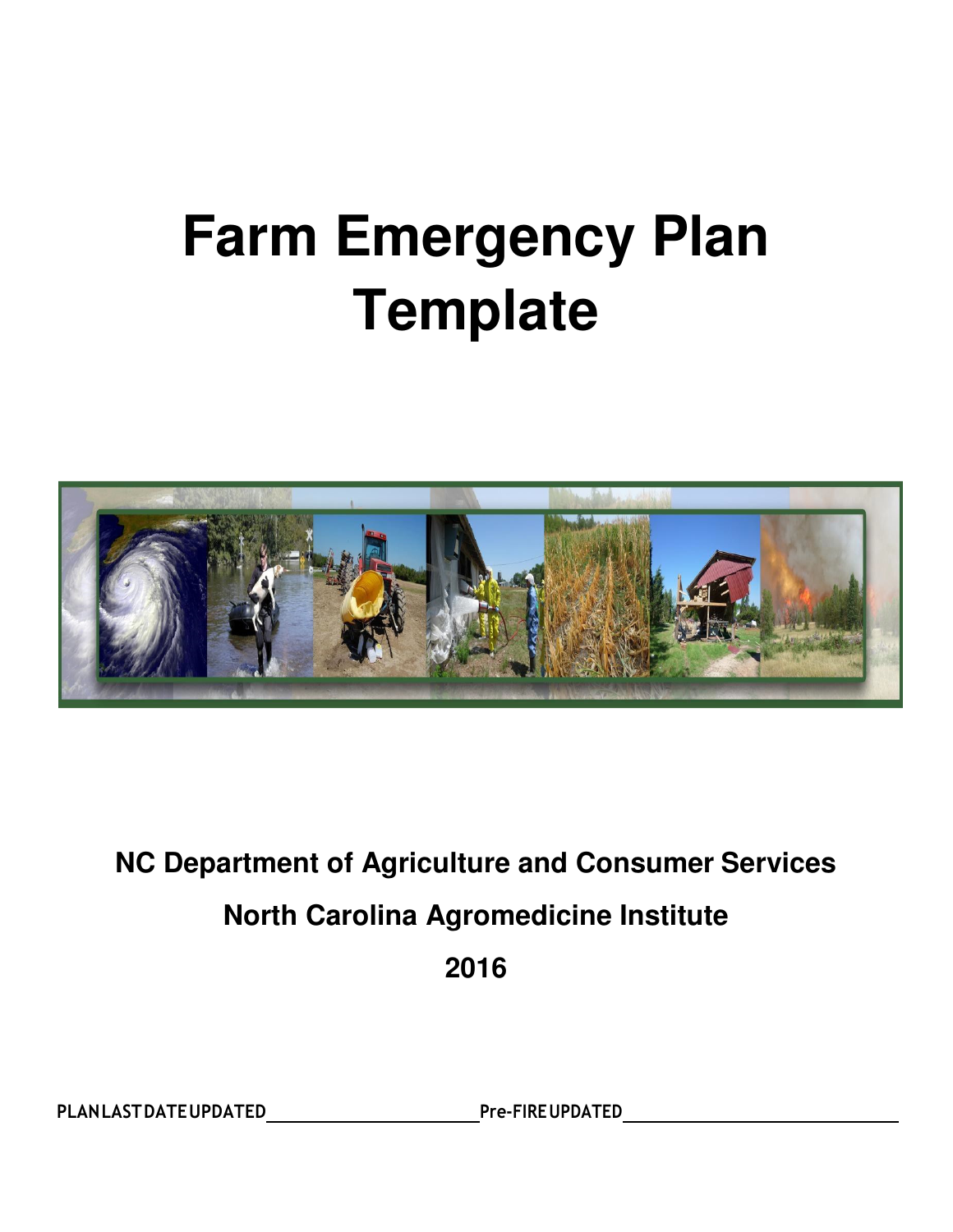## **Farm Emergency Plan**

## **I. Emergency Numbers - if 911 is not working properly**

| <b>Contact Names</b>                          | <b>Contact Numbers</b> |  |  |
|-----------------------------------------------|------------------------|--|--|
| Fire                                          |                        |  |  |
| Local Police                                  |                        |  |  |
| County Sheriff                                |                        |  |  |
| Local Animal Control                          |                        |  |  |
| <b>State Police</b>                           |                        |  |  |
| Local County Emergency Management Coordinator |                        |  |  |
| Ambulance                                     |                        |  |  |
| Local Hospital                                |                        |  |  |
| <b>Family Doctor</b>                          |                        |  |  |
| Agricultural Chemical Dealer                  |                        |  |  |
| Veterinarian                                  |                        |  |  |

## **II. Business Numbers (important numbers for your business)**

| <b>Contact Names</b>                                          | <b>Contact Numbers</b> |
|---------------------------------------------------------------|------------------------|
| Local Fire                                                    |                        |
| <b>Local Fire Chief</b>                                       |                        |
| <b>Electric Company</b>                                       |                        |
| Gas Company                                                   |                        |
| Phone Company                                                 |                        |
| Equipment Dealer/Mechanic                                     |                        |
| FBI Field Office Emergency Number                             |                        |
| Insurance Company/Agent                                       |                        |
| Local NC Cooperative Extension Agent                          |                        |
| NC Department of Agriculture & Consumer Services<br>(NCDA&CS) | 919-707-3000           |
| NCDA&CS Structural Pest Control and Pesticide Division        | 919-733-3556           |
| <b>NCDA&amp;CS Emergency Programs Division</b>                | 919-807-4300           |
| <b>NCDA&amp;CS Veterinary Division</b>                        | 919-707-3250           |
| National Response Center                                      | 1-800-424-8802         |
| NCDEQ, Division of Water Resources (DWR)                      | 1-800-858-0368         |
| <b>NC Poison Control</b>                                      | 1-800-222-1222         |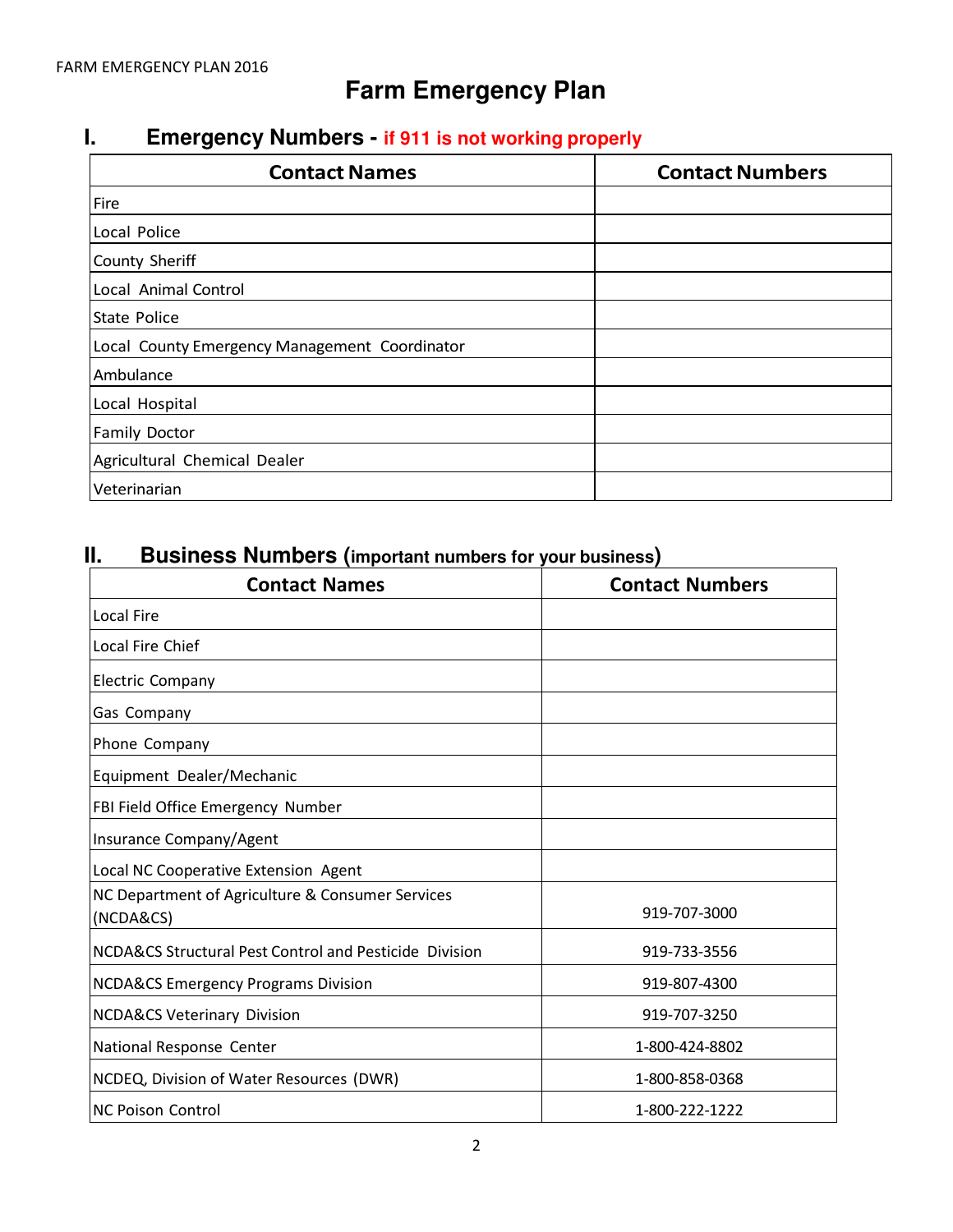## **III. Directions to Farm from nearest major road or highway:**

**INCLUDE LANDMARKS or OTHER MARKERS VISIBLE BY AIR IN CASE OF RESPONSE BY AIR.**

## **IV. Facility Information**

| <b>Primary Contact Information</b>                         |  |  |  |  |
|------------------------------------------------------------|--|--|--|--|
| Name                                                       |  |  |  |  |
| <b>Address</b>                                             |  |  |  |  |
| Phone Day                                                  |  |  |  |  |
| <b>Phone Night</b>                                         |  |  |  |  |
| Fax                                                        |  |  |  |  |
| Cell                                                       |  |  |  |  |
| Pager                                                      |  |  |  |  |
| Alternate                                                  |  |  |  |  |
| Email                                                      |  |  |  |  |
| <b>Owner Information if Different from Primary Contact</b> |  |  |  |  |
|                                                            |  |  |  |  |
| Name                                                       |  |  |  |  |
| <b>Address</b>                                             |  |  |  |  |
| <b>Phone Day</b>                                           |  |  |  |  |
| <b>Phone Night</b>                                         |  |  |  |  |
| Fax                                                        |  |  |  |  |
| Cell                                                       |  |  |  |  |
| Pager                                                      |  |  |  |  |
| Alternate                                                  |  |  |  |  |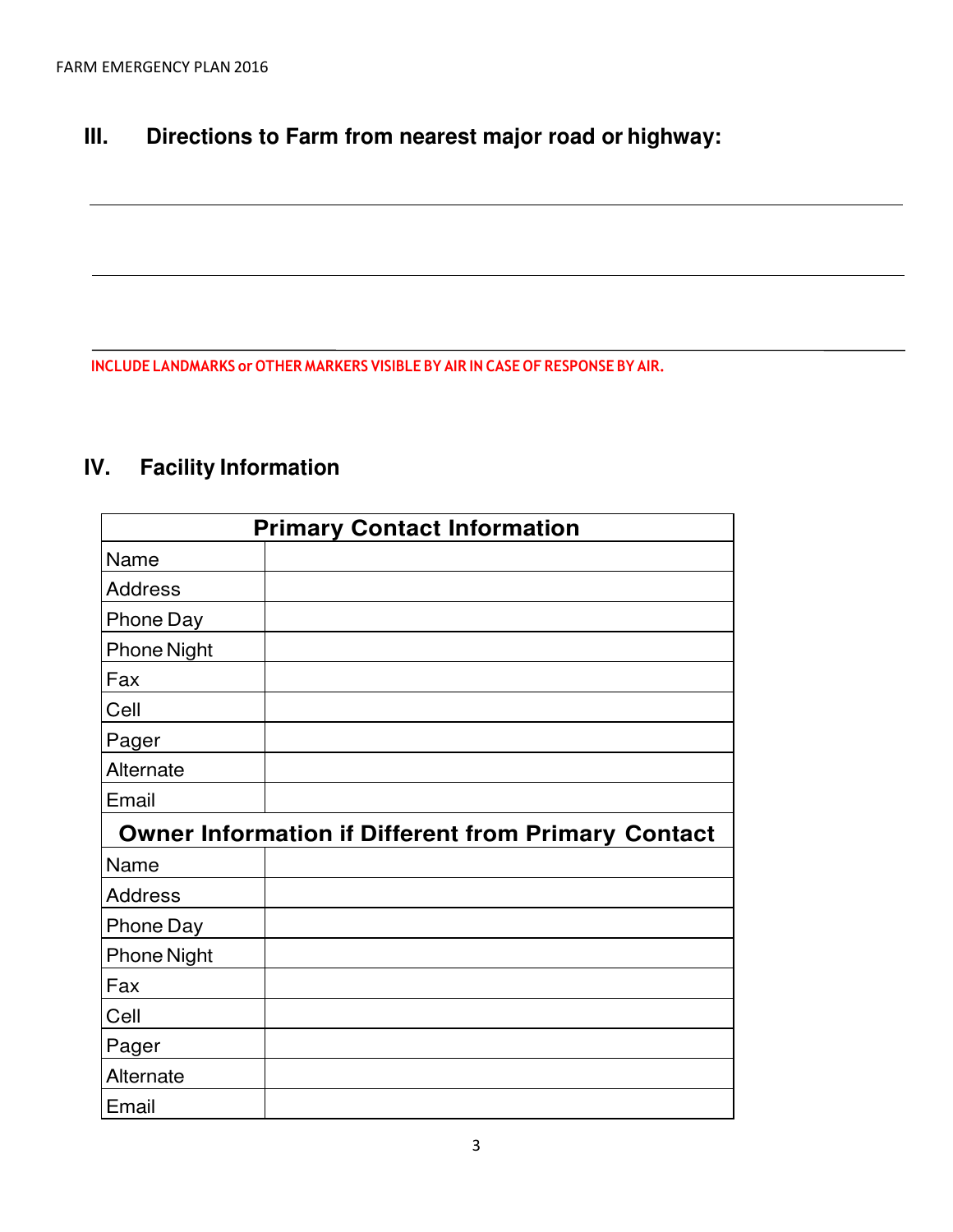| <b>Site Information</b>                            |  |  |  |  |
|----------------------------------------------------|--|--|--|--|
| Date Completed                                     |  |  |  |  |
| <b>Farm Name</b>                                   |  |  |  |  |
| <b>Farm Physical Address</b>                       |  |  |  |  |
| Township/Sector/Quadrant                           |  |  |  |  |
| <b>Farm GPS Coordinates</b>                        |  |  |  |  |
| Latitude                                           |  |  |  |  |
| Longitude                                          |  |  |  |  |
| <b>Chemical Storage Information (If Different)</b> |  |  |  |  |
| <b>Address</b>                                     |  |  |  |  |
| Township/Sector/Quadrant                           |  |  |  |  |
| Latitude                                           |  |  |  |  |

#### **Farmers need to assure record information for Restricted Use Chemicals is kept as required by NCDA&CS Structural Pest Control and Pesticide Division and Local Fire Department.**

#### Landing Zone Information for Air Transport

- Landing Zone should be a minimum of 100 feet x 100 feet
- Level land with slope less than 5 degrees
- Compact dirt- grass-road
- Free of obstructions
- No debris that can become airborne
- Mark corners of landing zone
- Do not approach the aircraft except on instruction from flight crew
- Avoid tail rotor area
- No one in landing zone during take off
- No smoking or open flame
- Make a large cross or "x" or SOS with contrasting vegetation so that it clearly stands out.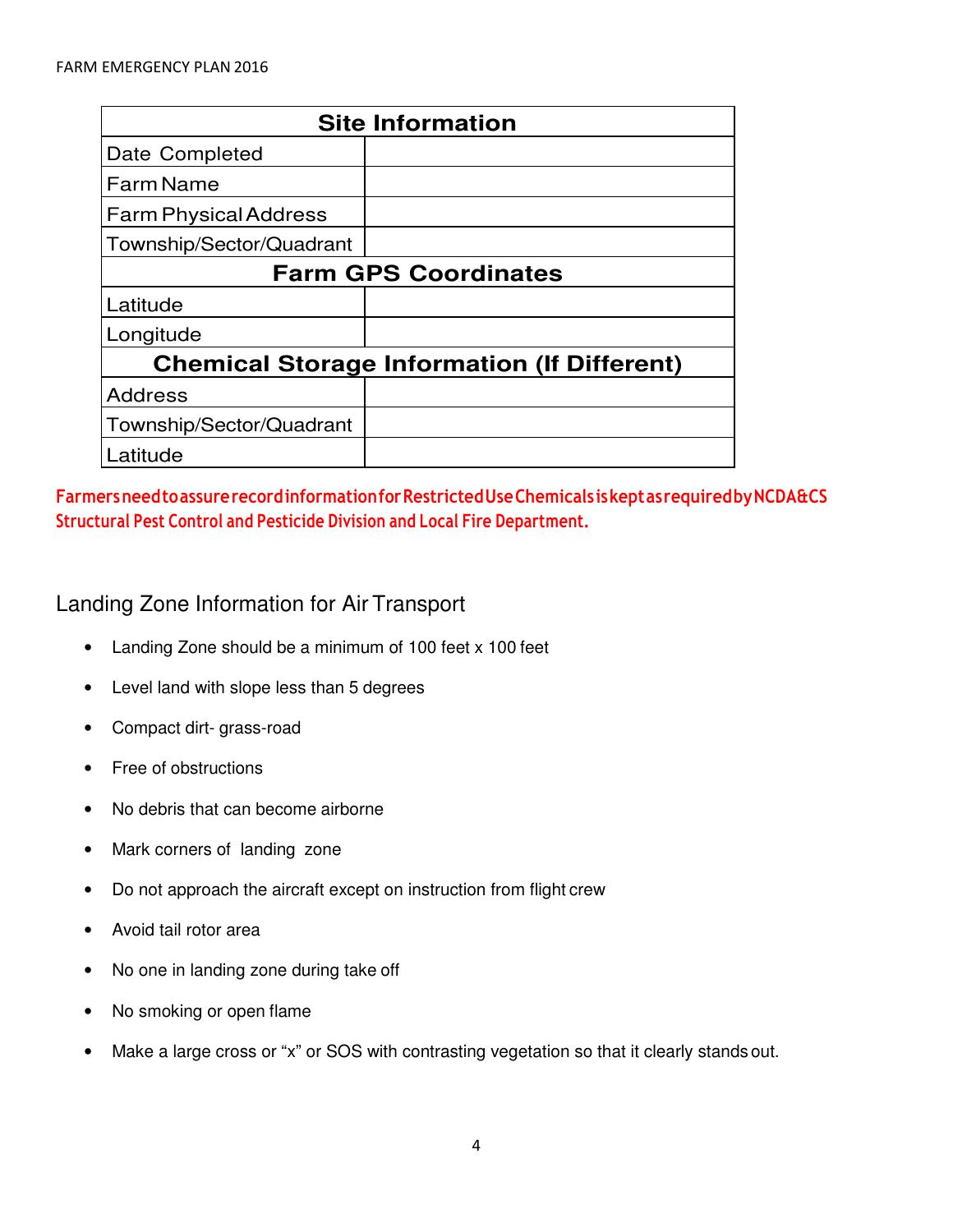#### FARM EMERGENCY PLAN2016

**Map or Sketch Suggested:** Map the farm site or any part of the farm where chemicals are stored to include labels and symbols. Maps may be obtained through the local Farm Service Agency, which will enable responders to see where fields are located, if needed in an emergency. Reviewing farm maps with local first responders and locating maps in a clearly labeled, accessible container is advised. (Attach map to this plan.) A good container can be a PVC tube with caps secured to a fence post or sign on entry to the farm.

- Buildings/structures location- Indicate sizes and locations of doors.
- Barns, houses, shops, outbuildings, silos, in-ground silage pits, grain bins, manure pits, lagoons, litter storage, dead animal boxes, etc.
- Special land features
- Roads and crossroads, driveways and lanes, fences and gates.
- Wells and/or municipal water supply, hydrants, ponds, streams, rivers, lakes and wetlands.
- Septic tanks and wastewater systems
- Drainage ditches, culverts, surface drains. Slope of land-direction of drainage
- Identify where chemicals, fertilizers and the emergency spill kit are stored.
- Note fire concerns
- Location of first aid kits and fire extinguishers
- Overhead and buried power lines
- Location of key box for locks to buildings, gates, etc.
- List of silos and grain bins with size and capacity by their individual numbers

Suggested symbols to show location for each building –be sure to include a legend on maps.

- (G) Gas shutoff
- (E) Electrical shutoff
- (AST) Above ground fuel storage tank
- (UST) Underground fuel storage tank
- (LP) Liquid propane
- (CG) Compressed gas (oxygen, acetylene)
- (AA) Animal areas
- (MS) Manure storages (liquids and solids)
- (S) -Silos
- (OsEPL) Off-site emergency plan location
- (**+**) First Aid Kit
- (FEXT) Fire Extinguisher
- (ESK) Emergency Spill Kit
- (GB 1) Grain Bin and Assigned Number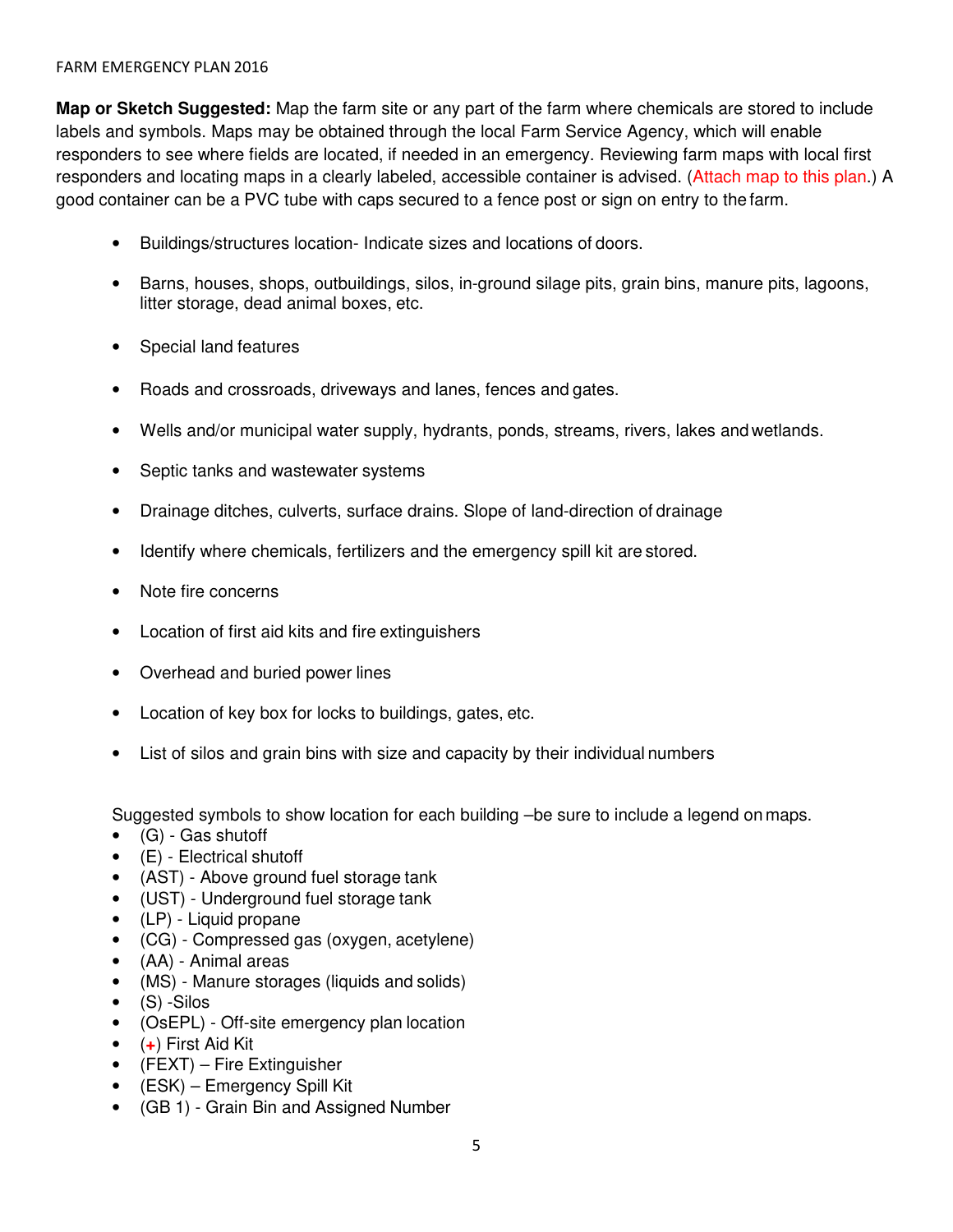## **V. Agricultural Chemical and Application Equipment Security**

Vigilance and observation of suspicious activity are keys to managing security on your farm. Situations that should be reported quickly include the following:

- Mark chemical storage area with chemical hazard placard. This will help emergency responders identify the type of storage. If you need assistance with how to placard, contact your local fire or emergency services personnel for assistance.
- Unusual sickness among staff or unusual numbers of sick or dead animals, birds or insects in your immediate vicinity.
- Signs of break-ins, theft, tampering or indications of possible attempt to harm or damage a vital or sensitive facility.
- Unexpected spraying activities, whether via aircraft, trucks or individuals with hand held sprayers, in areas where such activity would not be customary or appropriate, or evidence that such unexplained activity recently occurred. The goal should be to make it as difficult as possible for potential troublemakers to obtain chemicals or application equipment. Advise your family and employees of the following recommendations and implement those that apply to your operation.
- Report suspicious activity, vehicles, people, theft, sabotage and vandalism to your local law enforcement agency. Include MSDS sheets for chemical used on the farm.

#### **The following practices will help to reduce the likelihood of adverse events from occurring:**

- Keep chemical storage areas secure and locked or otherwise secured to prevent unauthorized access.
- Keep an updated and accurate inventory of all chemicals in your possession. Inventory should be maintained in more than one location in case of fire, tornado, or other unforeseen event. Labels or Material Safety Data Sheets can be obtained from chemical vendor or downloaded from www.cdms.net
- Labels can be removed from an empty container if you have multiple containers of the same chemical that you will be using. Printed page size labels can be kept in a notebook labeled 'CHEMICAL INVENTORY'. Labels from containers can be placed in individual zip lock bags and put into a file. In the event of a fire, responders will want to know what chemicals are on the farm in order to know what HAZMAT steps are necessary. In the event of an exposure, EMS and physician will need a copy of label to know how to treat properly. Be sure that family members and others working on the farm know where the inventory is kept. Empty containers without labels should be triple rinsed immediately to prevent unknown contamination.
- Walk the perimeter of your chemical and equipment storage area on a regular basis, checking for any signs of suspicious activity.
- Lock or secure all application equipment when it is not in use to prevent unauthorized access.
- Consider background checks for new employees.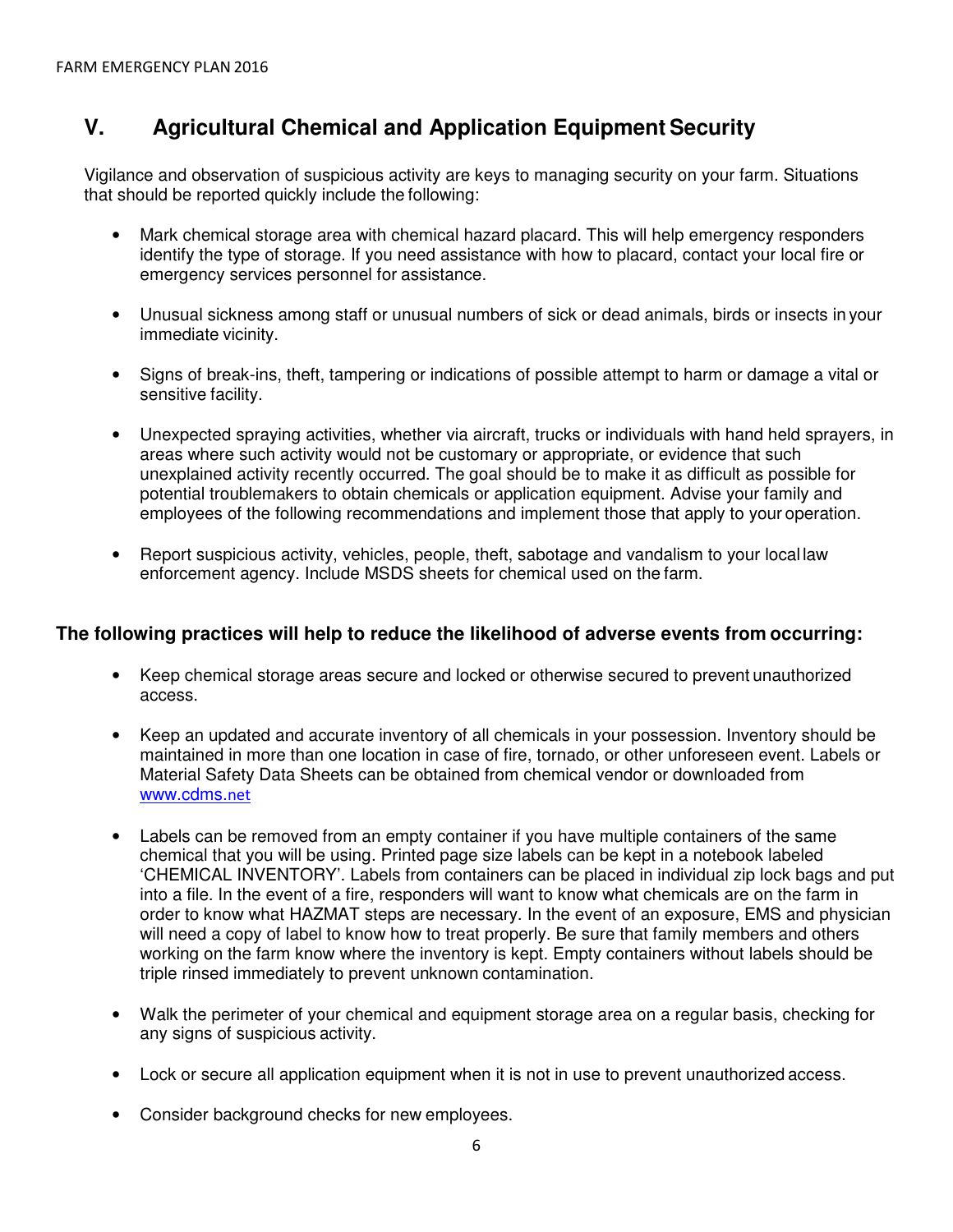- Restrict access of non-employees (delivery, maintenance, etc.) to your facilities and limit access to all chemical storage areas to reduce/prevent the potential for tampering with products.
- Have a list of emergency numbers (see page 2) prominently posted, and be sure that family members and employees have access and are aware of the contact list.

#### **All agricultural incidents should be promptly reported (within 15 minutes) to three levels of government:**

#### **1. Local authorities by calling 911.**

#### **2. State authorities.**

- NCDEQ Division of Water Resources (DWR) http://portal.ncdenr.org/web/wg/home/er. Call the Region closest to the environmental emergency. After-hours number is **1-800-858-0368**, in case of release and to find out the reporting requirements.
- NC Superfund Authorization and Reauthorization Act (SARA) Title III Program, Tier II reports NC Emergency Management, **919-825-2277**.
- If pesticides are involved, notify the Structural Pest Control and Pesticides Division at **919-733-3556**.

#### **3. Federal authorities.**

• The National Response Center **1-800-424-8802**.

#### **VI. Spill or Release Response Procedures**

Spill or release response procedures refer to accidental spills or releases of all chemicals used on the farm, including pesticides, fertilizers, manure and petroleum products such as fuel oil and gasoline.

- Caution! Always assess the dangers of spill or release response first. If you cannot control and/or contain the spill without endangering your health or safety, then immediately call 911. If 911 services are not available in your area, call the fire department or state police directly. You should have these numbers posted by all phones. Use the form on (page 2) to record emergency phone numbers. If pesticides are involved, notify the Structural Pest Control and Pesticides Division at **919-733-3556**.
- Control the source of the spill or release, if possible. For example, shut off valves or pump, plug holes, set container upright, or contain by damming or diking. If there is a fire, be aware that spraying water on some chemicals can cause a chemical reaction that can make the situation worse. For small fires involving chemicals, use a fire extinguisher rated for all types of fires. For any fire that you cannot easily control, call 911 or the fire department. Make sure you indicate what chemicals are involved.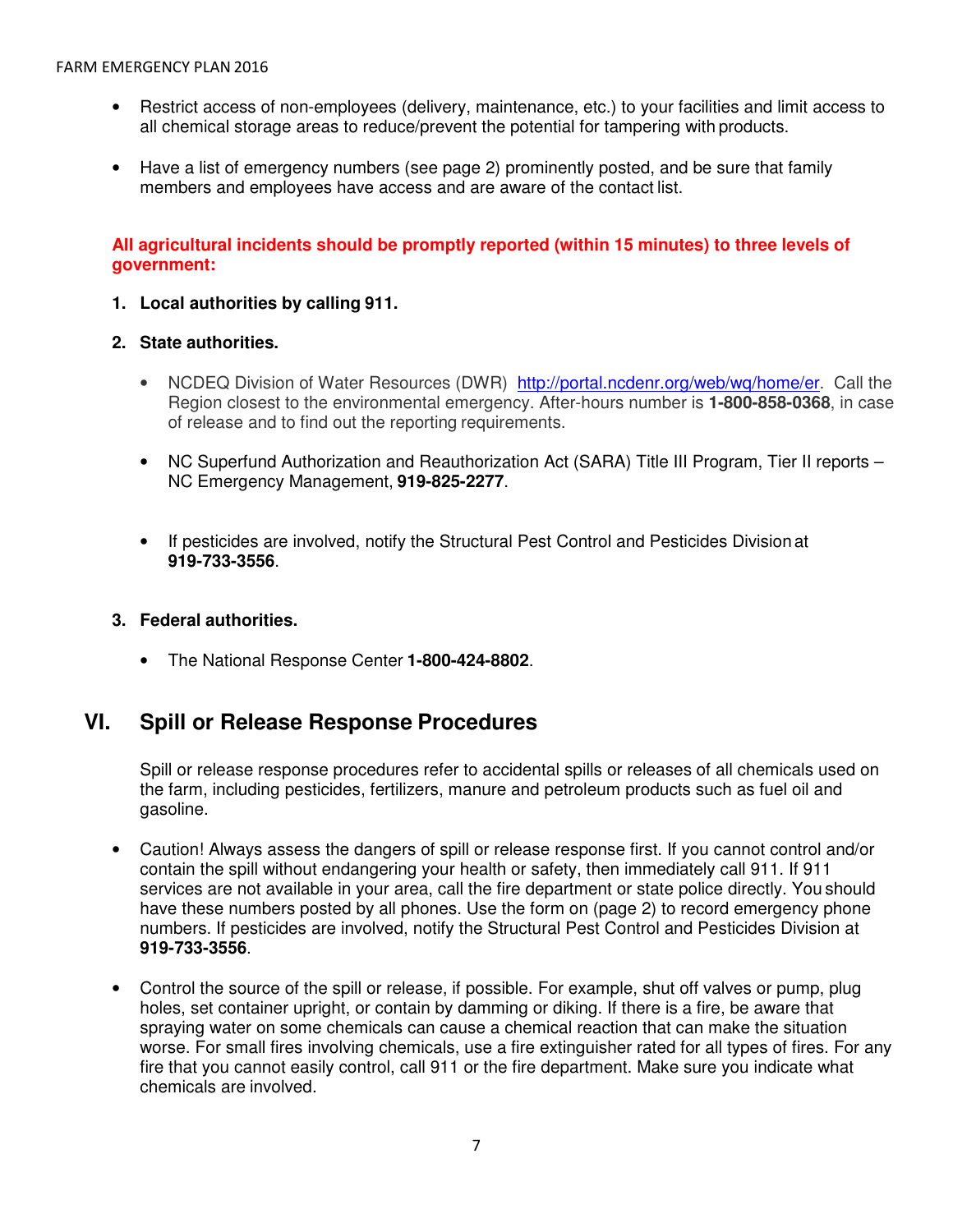- Contain the spill to a small area, away from groundwater or surface water. The spill could reach groundwater or surface water if it soaks into the soil or if it gets into a drainage ditch, wetland or pen water such as a pond or stream. Spills that reach the water can contaminate wells, kill fish and wildlife and be very costly to clean up.
- Communicate details to local, state and federal authorities.
- Cleanup and follow-up requirements. All releases must be cleaned up. With some releases, the chemical can be easily cleaned up and disposed of using commonly available farm resources (loader, shovel, manure spreader and suitable field area for distribution of contaminated soil). In other cases, a professional remediation company may be required to safeguard the community and the environment. The N.C. Pesticide Disposal Assistance Program can provide assistance by facilitating disposal and a list of contractors. Call **919-733-3556**
- NCDQ DWR spill response staff members will help you determine the appropriate cleanup actions and what follow-up reporting requirements are required for the specific release.

## **VII. Recommendation for Agrichemical Spill Kits**

Spill kits should be kept near the sprayer and in the chemical mixing and loading area, storage area or in the transport vehicle.

#### **Suggested Spill Kit Contents**

- Keep MSDS or product label nearby for easy access
- Personal protective equipment (chemical-resistant gloves, boots, protective suit, safety glasses).
- Drum/bucket/trashcan to contain collected/generated disposal material
- Absorbent materials, such as absorbent clay, sawdust, pet litter, activated charcoal, vermiculite, paper or spill pillows to soak up liquid spills.
- Sweeping compound to keep dry spills from drifting during cleanup.
- Shovel, broom and dustpan.
- Heavy-duty detergent.
- Fire extinguisher rated for all types of fires.
- Other spill cleanup items specified on the labels of products used regularly.
- Closable, sturdy plastic container (labeled "Spill Kit").
- Emergency telephone numbers (page 2).

**NEW**: EPA now requires farms to prepare oil spill plans for fuel tanks depending on the amount of fuel stored on site. For more information; http://www.epa.gov/emergencies/content/spcc/spcc\_ag.htm

#### **VIII. Anhydrous Ammonia**

Farmers can help keep anhydrous ammonia secure by taking the following precautions:

• Use tank or valve locks.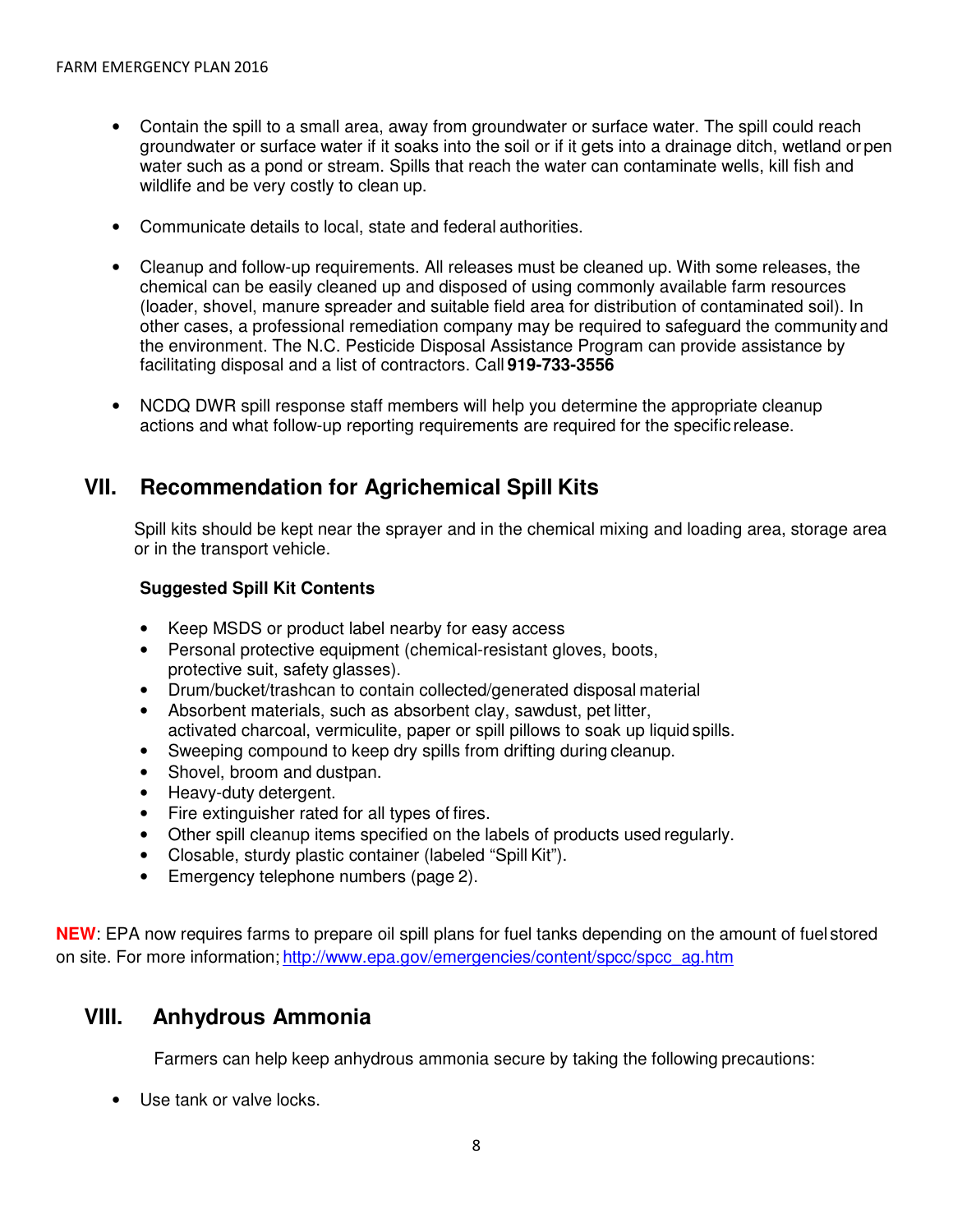- Be alert for suspicious persons and activities around the farmstead. Report any incidents to the local police. Look for signs of suspicious activities, including:
	- o Partially opened tank valves and/or leaking valves.
	- $\circ$  Common items associated with and often left behind after theft, including small propane tanks, buckets, coolers, gas cans, duct tape, garden hoses and bicycle inner tubes.
- Don't leave tanks unattended for long periods of time. Return tanks to the dealer immediately after use.
- When storing tanks, position tanks in well-lit open areas where they can be easily seen from the road.
- Consider the use of dyed anhydrous ammonia to make the fertilizer less attractive to drug makers.

#### **If you use and/or store anhydrous ammonia, here is information you may want to keep:**

| <b>Anhydrous Ammonia Purchase</b> |   |   |     |  |  |  |
|-----------------------------------|---|---|-----|--|--|--|
| Date of Sale                      |   |   |     |  |  |  |
| Quantity Purchased                |   |   |     |  |  |  |
| Purchaser's Information*          |   |   |     |  |  |  |
| Name                              |   |   |     |  |  |  |
| Address                           |   |   |     |  |  |  |
| Phone Number                      |   |   |     |  |  |  |
| Driver's License Number<br>.      | . | . | . . |  |  |  |

\***Recommended to be kept for all fertilizers, though not required.**

#### **If you use and/or store ammonium nitrate fertilizer:**

- Keep the storage areas secure and locked where fire codes permit.
- Keep an updated and accurate inventory of all ammonium nitrate in your possession.
- Walk the perimeter of your storage area on a regular basis, checking for signs of suspicious activity.
- Report suspicious activity, vehicles, people, theft, sabotage and vandalism to your local law enforcement agency.
- Lock and/or secure all application equipment when it is not in use.
- Consider background checks for new employees.
- Restrict access of non-employees (delivery, maintenance, etc.) to your facilities.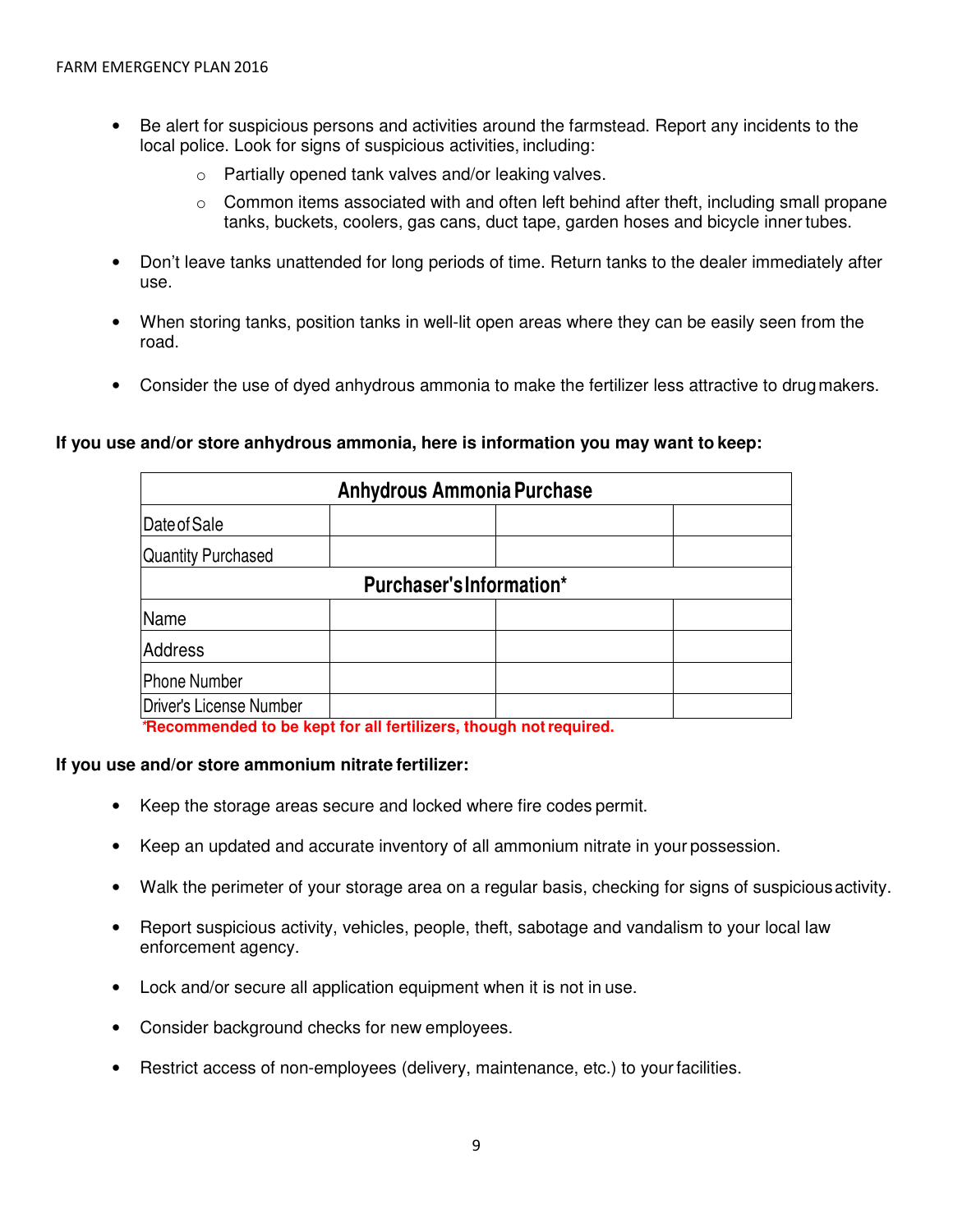- Have a list of emergency numbers (see page 2) prominently posted, and be sure that family members and employees are aware of it.
- Document relationship between purchaser and person picking up or accepting delivery of the ammonium nitrate fertilizer, if applicable.
- Assure all tanks are properly labeled.

## **IX. Farm Bio-security**

Bio-security for Livestock, Poultry and Crop Operations

Bio-security involves practices designed to prevent harmful agents, such as viruses, bacteria, parasites or toxins, from coming in contact with livestock, poultry and crops. Protocols should be part of every farm's management plan and should include prevention guides for farm visitors. Many diseases commonly found in the United States can be spread from farm to farm and result in animal sickness, death, crop damage and economic losses.

Visitors may include neighbors and friends making casual visits or veterinarians, feed sales people, equipment dealers or utility service personnel making professional visits. They may unknowingly bring harmful agents onto an operation and the risk is increased with visitors who regularly go from farm to farm as part of their profession.

The following precautions can aid in preventing disease introduction:

- Producers and veterinarians should become as familiar as possible with diseases by utilizing the training module on the department web site (ncagr.gov/vet/DiseaseAlerts.htm)
- Producers should observe their animals closely for symptoms and immediately contact their veterinarian if clinical signs are seen.
- Crops should be monitored closely for unusual disease symptoms and discussed with appropriate experts to assure limited spread of an unknown or unfamiliar pathogen/agent.
- New herd additions should be minimized or suspended. If new animals must be added, they should be limited to those of known background and isolated and observed for illness for a minimum of 2 weeks prior to introduction.
- Limit traffic and personal access of persons not directly affiliated with farm operations to areas designated for visitors to increase bio-security and clearly mark areas of operations that are off limits to visitors.
- At a minimum, sanitize footwear before entry into areas containing animals and crop operations or don impervious disposable foot covers.
- Be knowledgeable of the international travel status of farm employees. Educate them on the need to limit access of farm premises for at least 14 days after returning from abroad. All clothing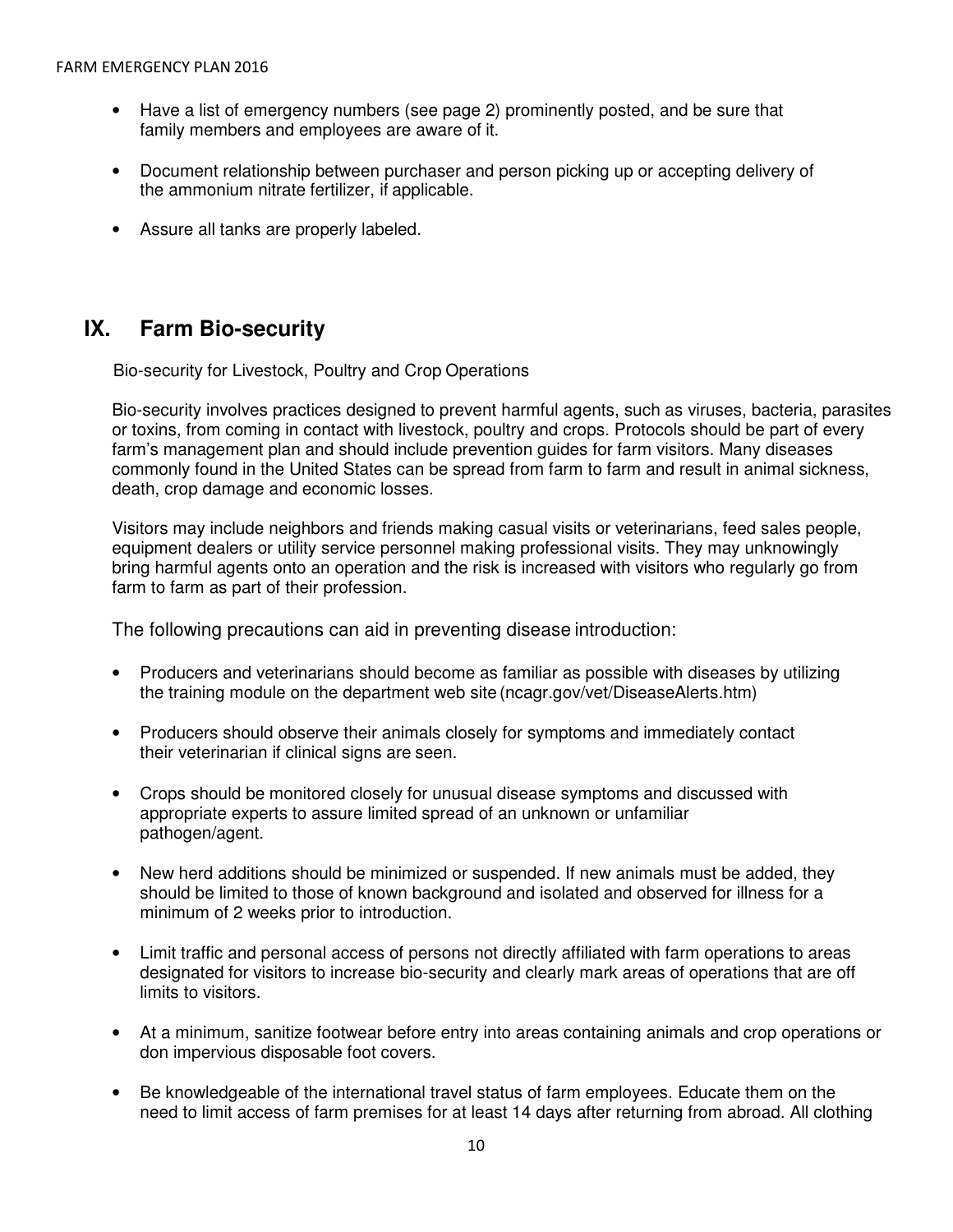#### FARM EMERGENCY PLAN2016

and personal items should be washed and disinfected upon re-entry. Discuss risk of employees receiving any gifts or food products from relatives residing overseas.

- Refrain from feeding farm animals any garbage or waste food products of any type.
- Restrict the purchase of feed, forage, hay, or bedding materials to those of known domestic or local origin
- If used equipment must be purchased, limit it to that of known local origin and thoroughly sanitize it prior to bringing on to the farm.
- Restrict the entry of any non-farm employee. Clean and disinfect shoes and clothing prior to allowing entry of personnel to the animal holding areas of the premise.
- Discontinue the practice of allowing free-ranging dogs or pets on the farm premise. Limit wildlife entry to the farm as much as possible to prevent introduction or spread of contaminants to farm commodities

#### **The following guidelines can be used when hosting farm visitors:**

- Inform visitors of bio-security measures followed on the farm.
- No farm visit should be allowed without careful consideration for bio-security risks.
- Park visitor vehicle(s) away from livestock, poultry, and crop production areas to reduce contamination risks.
- Visitors should have or be provided with clean clothing and footwear if visiting animal production areas.
- Visitor contact with animals, livestock waste, feedstocks, production, and processing areas should be minimized whenever possible.
- If possible, consider keeping a visitor log for high risk areas on the farm that require visitor access.
- Provide access to hand washing facilities upon visitor arrival and departure.
- Keep track of how many visitors are on the farm at any given time to assist in supervising movements and accounting for all individuals in case of an emergency.

#### **X. Ag-terrorism Preparedness Tips**

- Educate your employees and let them know the risks to your farm business
- Be alert for people exhibiting odd or suspicious behavior; report to local law enforcement
- Conduct an assessment of potential threats to your farm
- Develop and implement a bio-security plan for your farm. Train all employees and require strict adherence to farm policy.
- Assure employees and visitors to your farm understand restriction of access to animals and crops,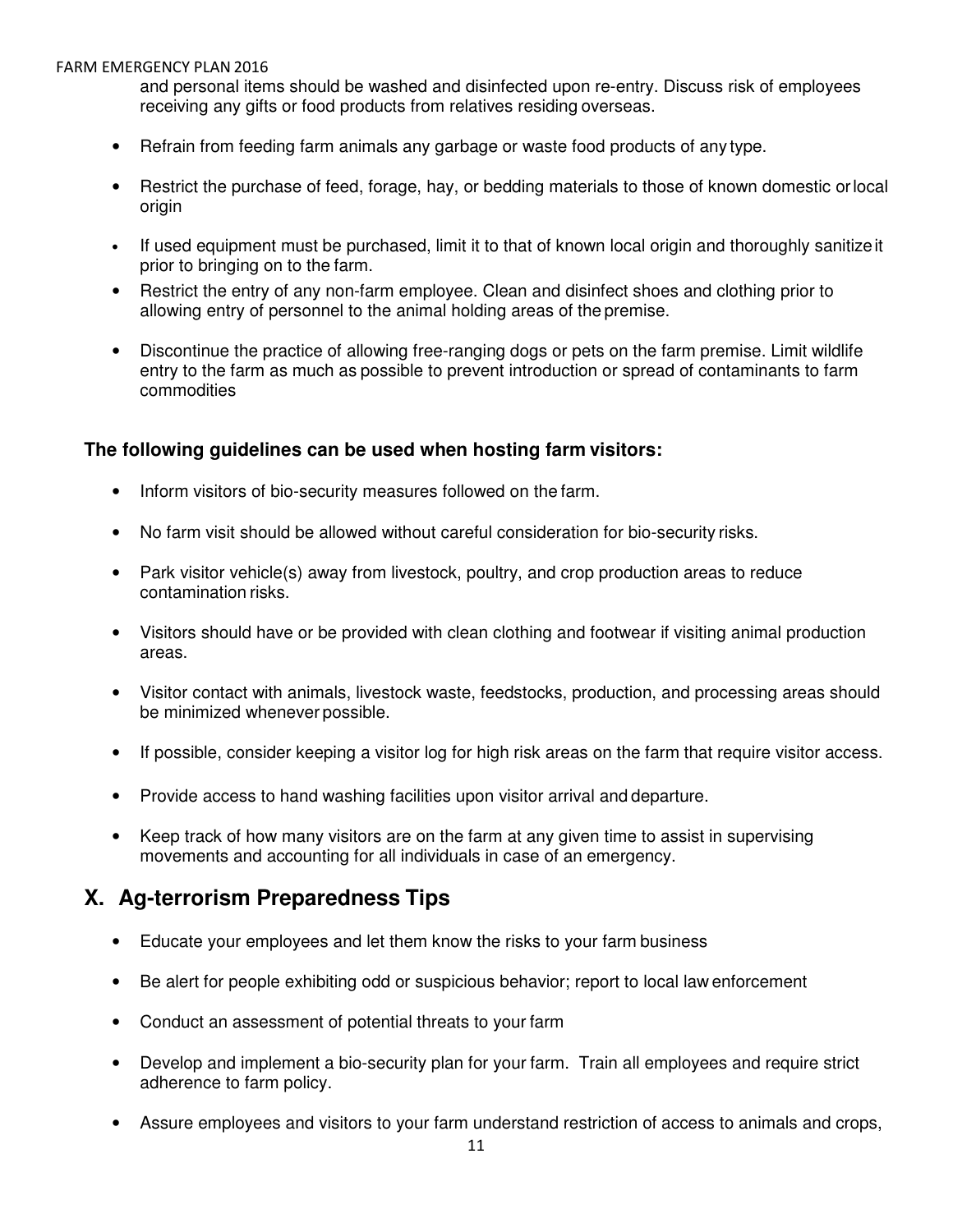especially, if they have been out of the country

- Keep yourself informed on current issues related to threats of terrorism that might affect the food supply.
- Work with neighbors to form a farm community watch program for reporting unusual or suspicious activities.
- Perimeter Security and gates, signs and locks add further security to the farm property.